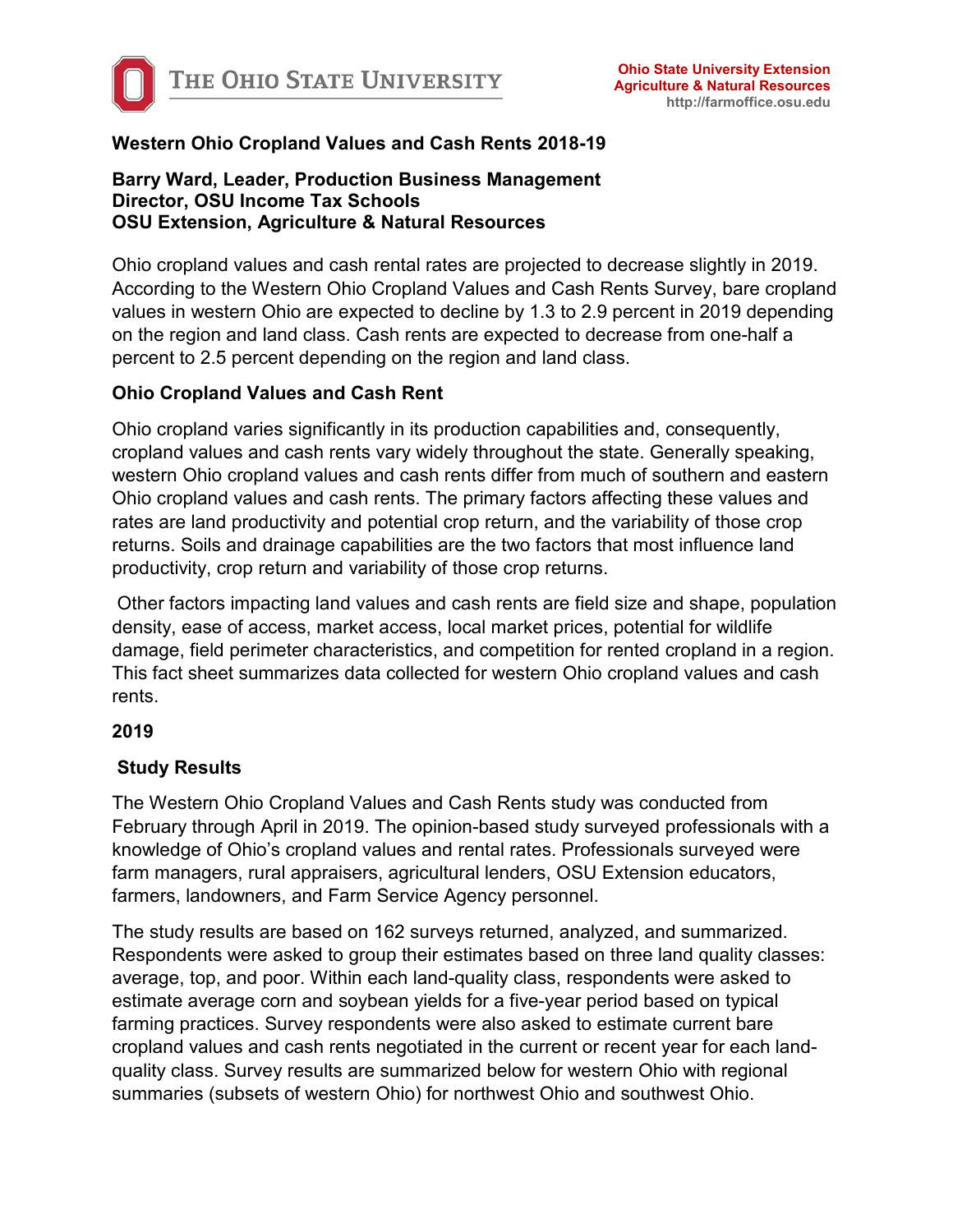

The measures shown in the following tables are the summary of the survey responses. The measures shown are the average (or mean), standard deviation indicating the variability of the data from the average measure, and range. Range identified in the tables consists of two numbers: The first is the average plus the standard deviation and the second is the average minus the standard deviation.

# *Why Range is Important*

Range represents the spread of land values and cash rents. When farmers and landowners consider a parcel, it's helpful to compare not only the average, but also the range measure. The range in these tables represents approximately two-thirds of the responses in the survey, which provides reliable data. Also, farmers and landowners need to realize land in a given region does not fall neatly into thirds of each land-quality class (average, top and poor). Typically, only a small percentage of acreage in a given county or region will fall into the top land category, which is usually large tracts of land with highly productive soils. Average land will typically be the majority of land in a given region or county while poor land will tend to have lower productivity soils, steeper slopes, poor drainage, smaller tracts, or a combination of these characteristics.

# **Factors Affecting Cash Rental Rates**

Ultimately, supply and demand of cropland for rent determines the cash rental rate for each parcel. The expected return from producing crops on a farm parcel and the variability of that return are the primary drivers in determining the rental rates. Many of the following factors contribute to the expected crop return and the variability of that return. Secondary factors may exist and could affect potential rental rates. These secondary factors are also listed.

# *Expected Crop Return*

Rent will vary based on expected crop return. The higher the expected return, the higher the rent will tend to be.

# *Variability of Crop Return*

Land that exhibits highly variable returns may have rents discounted for this factor. For example, land that is poorly drained may exhibit variability of returns due to late plantings during wet springs.

# *Factors Affecting Expected Crop Return and Variability of Crop Return:*

- **Land (Soil) Quality:** Higher quality soils translate into higher rents.
- **Fertility Levels:** Higher fertility levels often result in higher cash rents.
- **Drainage/Irrigation Capabilities:** Better surface and sub-surface drainage of a farm often results in better yields and higher potential cash rent. Likewise, irrigation equipment tied to the land will allow for higher yields, profits and rents.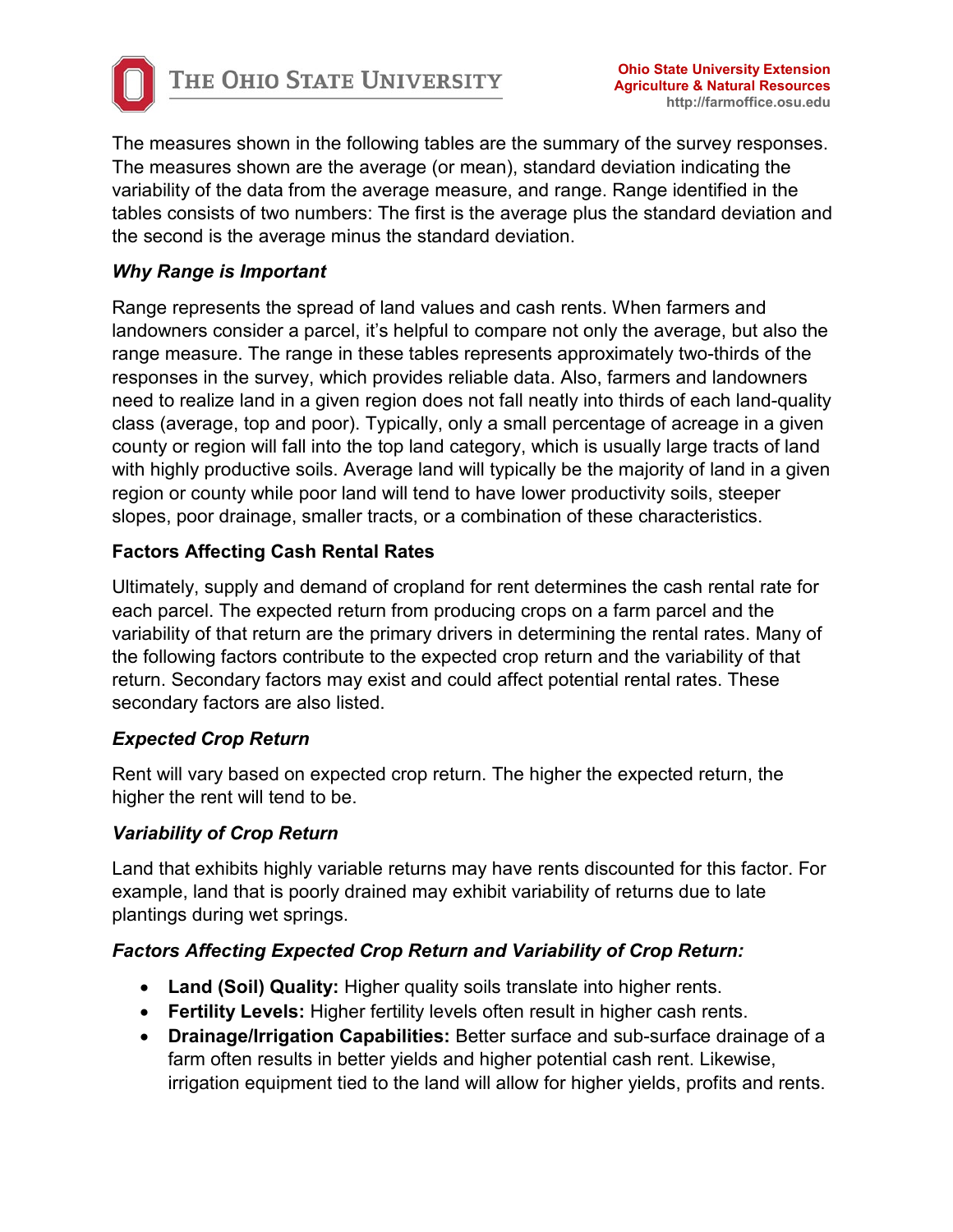- **Size of Farm/Fields:** Large farms/fields typically command higher average cash rent per acre due to the efficiencies gained by operators.
- **Shape of Fields:** Square fields with fewer "point rows" will generally translate into higher cash rents as operators gain efficiencies from farming fields that are square.
- **Previous Tillage Systems or Crops:** Previous crops and tillage systems that allow for an easy transition for new operators may enhance the cash rent value.
- **Field Border Characteristics:** Fields surrounded by tree-lined fencerows, woodlots or other borders affecting crop growth at the field edge will negatively impact yield and therefore should be considered in rental negotiations.
- **Wildlife Damage Potential:** Fields adjacent to significant wildlife cover including woodlots, tree lined fencerows, creeks, streams, and such may limit production potential to border rows and should be considered in rental negotiations.

# *Secondary Factors Affecting Rental Rates:*

- **Buildings and Grain Storage Availability:** Access to machinery and grain storage may enhance the value of the cropland rental rate.
- **Location of Farm (Including Road Access):** Proximity to prospective operators may determine how much operators are willing to bid for cash rents. Good road access will generally enhance cash rent amounts.
- **USDA Farm Program Measurables:** Farms that participate in the USDA Farm Program and have higher "program yields" may command higher cash rents than non-program farms.
- **Services Provided by Operator:** Operators that provide services such as clearing fence rows, snow removal and other services may be valued by the landowner. This may even be a partial substitute for cash rent compensation.
- **Conditions of Lease:** Conditions placed on the lease by the landowner may result in fewer prospective operators and a lower average cash rent.
- **Payment Dates:** Leases that require part or all of the rent to be paid early in the year (up-front) may result in lower rental rates due to higher borrowing or opportunity costs for the operator.
- **Reputation of Landowner or Operator:** Reputations of the parties may play a part in the cash rental negotiations. A landowner with a reputation of being difficult to work with may see cash rents negatively affected by this reputation. Farmers with a similar negative reputation may have to pay higher rents.
- **Special Contracts:** Farms with special contract commitments may restrict the operator from changing crops based on market conditions. This may negatively impact cash rents. There may also be contracts that positively affect cash rents such as high value crop contracts or contracts for receiving livestock manure.

The following sections of the fact sheet detail the 2019 survey results divided into western, northwest and southwest Ohio. The western Ohio summarized data includes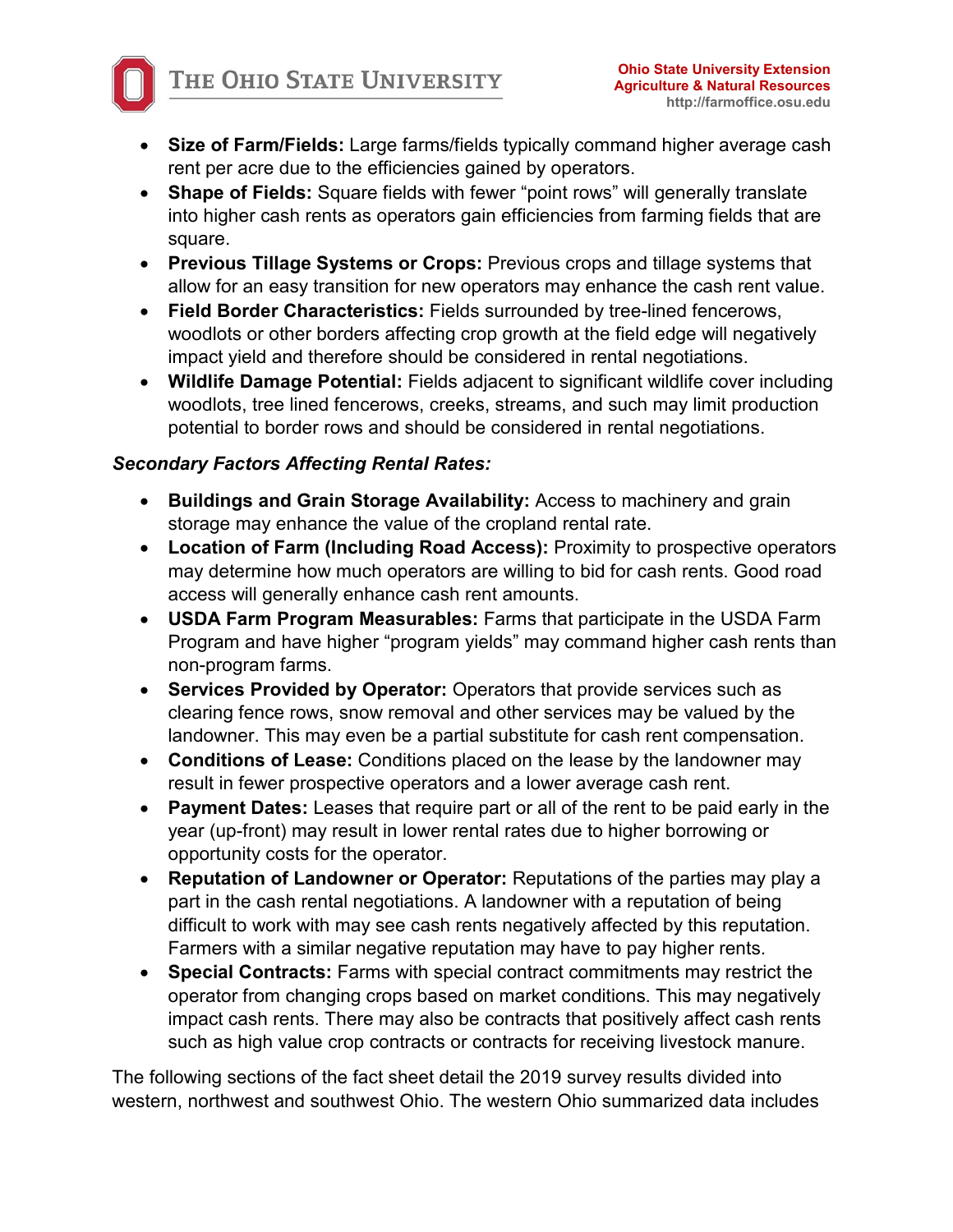

both the northwest and southwest data. Tables 1 through 3 also detail projected changes for long-term land value and cash rents, which will be explained later in the fact sheet in the "Additional Survey Results" section.

#### **Western Ohio Results**

Survey results from Western Ohio are summarized in Table 1. See Figure 1 for counties included in this region. Additional results, including year-over-year percentage change, rent per bushel of corn, and rent as a percentage of land value, are summarized in Tables 4 and 5.

Figure 1: Western Ohio



# *Average Cropland*

Survey results for average producing cropland showed an average yield to be 181.3 bushels of corn per acre. Results showed that the value of average cropland in western Ohio was \$7,389 per acre in 2018. According to survey data, average producing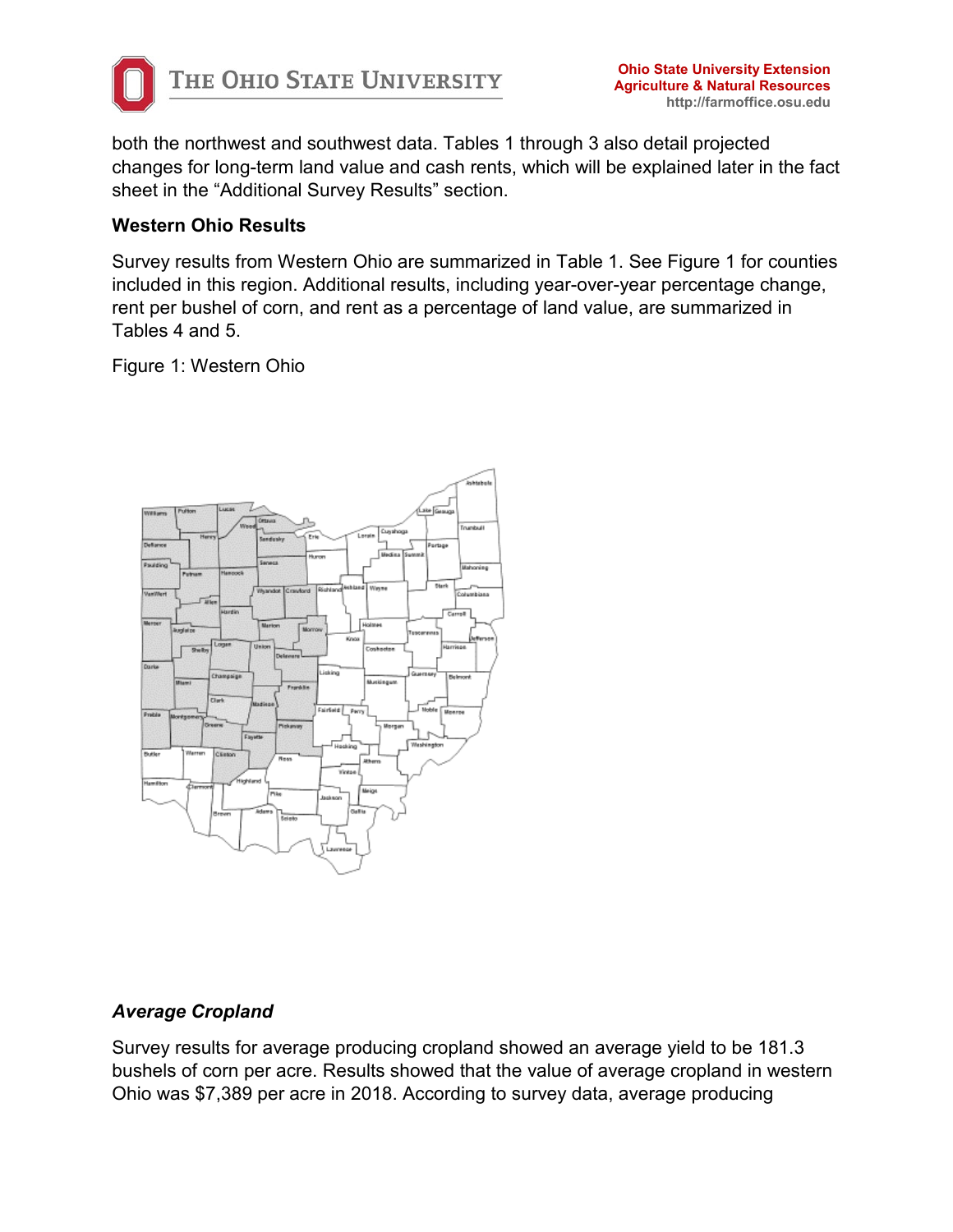cropland is expected to be valued at \$7,228 per acre in 2019. This is a projected decrease of 2.2 percent.

Average cropland rented for an average of \$199 per acre in 2018 according to survey results. Average cropland is expected to rent for \$197 per acre in 2019 which amounts to a 1.2 percent decrease in cash rent year-over-year. This 2019 rental rate projection of \$197 per acre equates to a cash rent of \$1.09 per bushel of corn produced. Rents in the average cropland category are expected to equal 2.7 percent of land value in 2019.

# *Top Cropland*

Survey results indicated top performing cropland in western Ohio averaged 217.3 bushels of corn produced per acre and the average value of top cropland in 2018 was \$8,959 per acre. According to this survey, top cropland in western Ohio is expected to be valued at \$8,792 per acre in 2019. This is a projected decrease of 1.9 percent.

Top cropland in western Ohio rented for an average of \$246 per acre in 2018 according to survey results. Top cropland is expected to rent for an average of \$241 per acre in 2019 (a decrease of 2.0 percent) which equates to a cash rent of \$1.11 per bushel of corn produced. Rents in the top cropland category are expected to equal 2.7 percent of land value in 2019.

# *Poor Cropland*

The survey summary showed the average yield for poor performing cropland to be 150.1 bushels of corn per acre, with the average value of poor cropland as \$5,908 per acre in 2018. According to survey data, this poor producing cropland is expected to be valued at \$5,760 per acre in 2019. This is a decrease of 2.5 percent.

Poor cropland rented for an average of \$158 per acre in 2018 according to survey results. Cash rent for poor cropland is expected to average \$157 per acre in 2019 which amounts to a 0.7 percent decrease in cash rent year-over-year. This 2019 rent projection of \$157 per acre equates to a cash rent of \$1.05 per bushel of corn produced in 2019. Rents in the poor cropland category are expected to equal 2.7 percent of land value in 2019.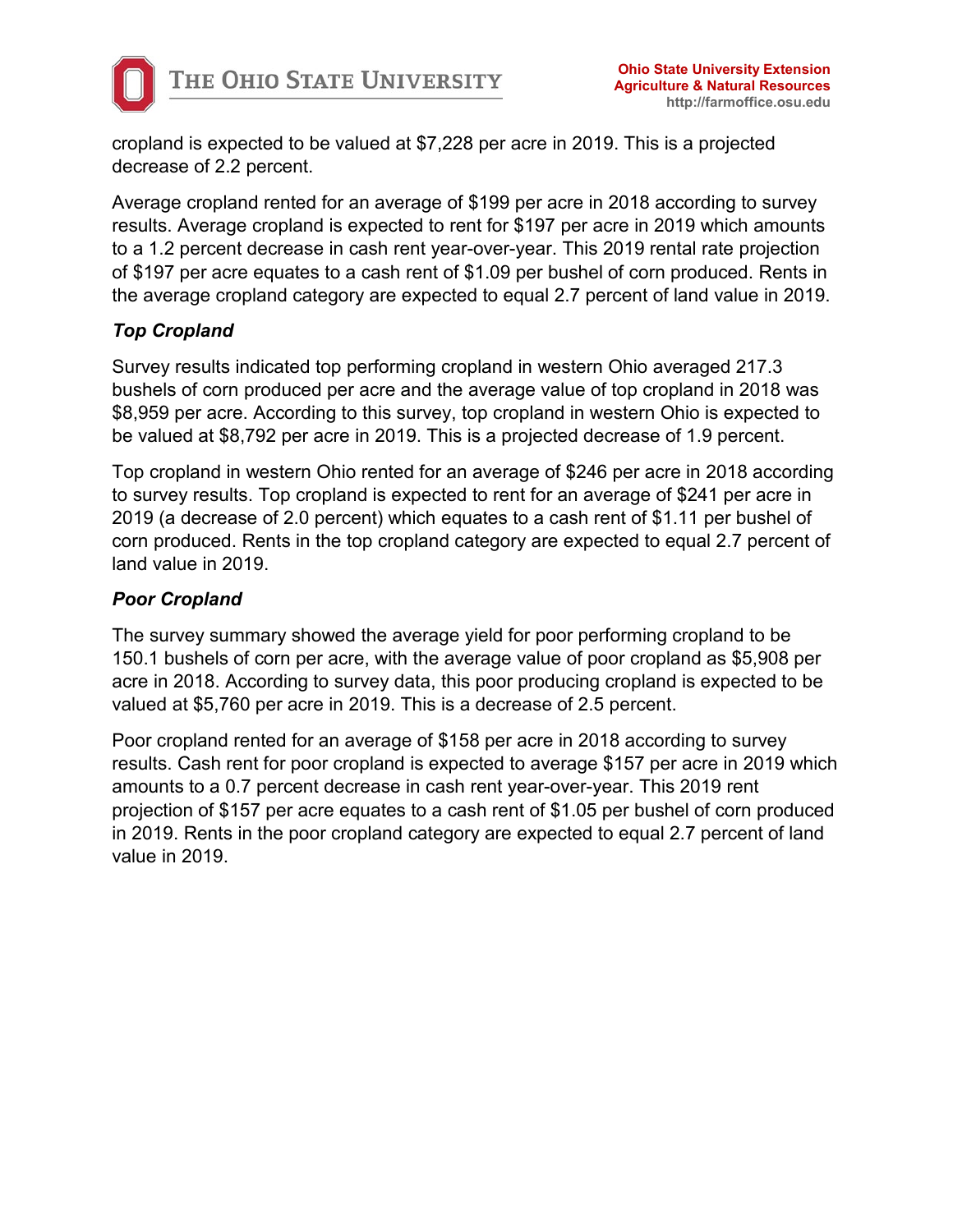|                        | <b>Western Ohio Results</b>                                  |                         |          |            |           |           |
|------------------------|--------------------------------------------------------------|-------------------------|----------|------------|-----------|-----------|
| <b>Land Class</b>      |                                                              |                         | Average  | <b>Std</b> | Range*    |           |
| <b>Average</b>         |                                                              | Avg Corn Yield (b/a)    | 181.3    | 17.0       | 198.4     | 164.3     |
|                        |                                                              | Avg Soybean Yield (b/a) | 55.1     | 6.1        | 61.2      | 48.9      |
|                        | <b>Market Value per Acre</b>                                 | 2018                    | \$7,389  | \$1,526    | \$8,915   | \$5,863   |
|                        |                                                              | 2019                    | \$7,228  | \$1,507    | \$8,734   | \$5,721   |
|                        | <b>Rent per Acre</b>                                         | 2018                    | \$199    | \$27       | \$227     | \$172     |
|                        |                                                              | 2019                    | \$197    | \$27       | \$224     | \$170     |
|                        |                                                              |                         |          |            |           |           |
| <b>Top</b>             |                                                              | Avg Corn Yield (b/a)    | 217.3    | 21.4       | 238.6     | 195.9     |
|                        |                                                              | Avg Soybean Yield (b/a) | 67.0     | 7.3        | 74.3      | 59.8      |
|                        | <b>Market Value per Acre</b>                                 | 2018                    | \$8,959  | \$1,975    | \$10,934  | \$6,984   |
|                        |                                                              | 2019                    | \$8,792  | \$1,857    | \$10,649  | \$6,935   |
|                        | <b>Rent per Acre</b>                                         | 2018                    | \$246    | \$37       | \$283     | \$209     |
|                        |                                                              | 2019                    | \$241    | \$35       | \$276     | \$206     |
|                        |                                                              |                         |          |            |           |           |
| Poor                   |                                                              | Avg Corn Yield (b/a)    | 150.1    | 22.7       | 172.8     | 127.4     |
|                        |                                                              | Avg Soybean Yield (b/a) | 43.0     | 6.9        | 49.9      | 36.2      |
|                        | <b>Market Value per Acre</b>                                 | 2018                    | \$5,908  | \$1,428    | \$7,337   | \$4,480   |
|                        |                                                              | 2019                    | \$5,760  | \$1,470    | \$7,230   | \$4,290   |
|                        | <b>Rent per Acre</b>                                         | 2018                    | \$158    | \$30       | \$188     | \$128     |
|                        |                                                              | 2019                    | \$157    | \$29       | \$186     | \$128     |
|                        |                                                              |                         |          |            |           |           |
| <b>Transition Land</b> |                                                              | 2018                    | \$13,710 | \$5,095    | \$18,805  | \$8,614   |
|                        |                                                              | 2019                    | \$14,016 | \$5,510    | \$19,526  | \$8,506   |
|                        | Five Year Projected Percent Change in Cropland Value         |                         | $-1.71%$ | 8.67%      | 6.95%     | $-10.38%$ |
|                        | Five Year Projected Percent Change in Cash Rent              | $-1.64%$                | 8.88%    | 7.23%      | $-10.52%$ |           |
|                        | Mortgage Interest Rate - 20 Year Fixed - Projected 2019      | 5.46%                   | 0.82%    | 6.27%      | 4.64%     |           |
|                        | Operating Loan Rate - Projected 2019                         | 5.90%                   | 0.80%    | 6.70%      | 5.11%     |           |
|                        | Pasture Land Value - Projected 2019 - Improved, Non-Rotation | \$4,089                 | \$1,558  | \$5,647    | \$2,531   |           |
|                        | Pasture Cash Rent - Projected 2019 - Improved, Non-Rotation  | \$81                    | \$46     | \$127      | \$34      |           |

# **Table 1: Ohio Cropland Values and Cash Rents**

\* Range - One standard deviation above and below the average (mean). Approximately two-thirds of the responses fall within this range.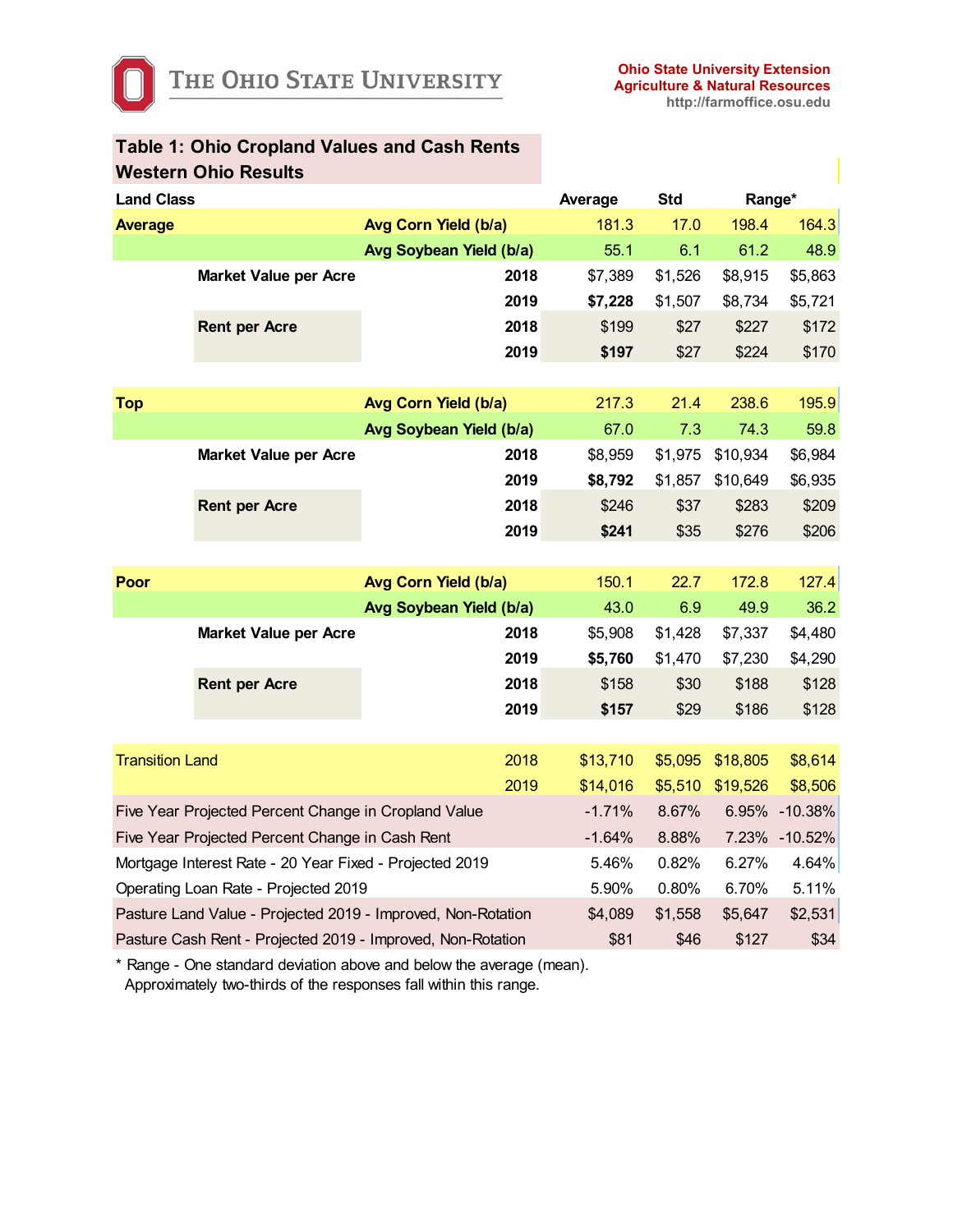

#### **Northwest Ohio Results**

Survey results from northwest Ohio are summarized in Table 2. See Figure 2 for counties included in this region. Additional results, including year-over-year percentage change, rent per bushel of corn, and rent as a percentage of land value, are summarized in Tables 4 and 5.

Figure 2: Northwest Ohio



# *Average Cropland*

Yields for average producing cropland averaged 177.8 bushels of corn per acre or 54.0 bushels of soybeans per acre. Results showed the value of average cropland in northwest Ohio was \$6,793 per acre in 2018. According to survey data, this average producing cropland is expected to be valued at \$6,629 per acre in 2019. This is a projected decrease of 2.4 percent.

Average cropland rented for an average of \$184 per acre in 2018 according to survey results and is expected to rent for \$182 per acre in 2019, which is a year-over-year decrease of 0.9 percent. The 2019 rental rate of \$182 per acre equaled \$1.03 per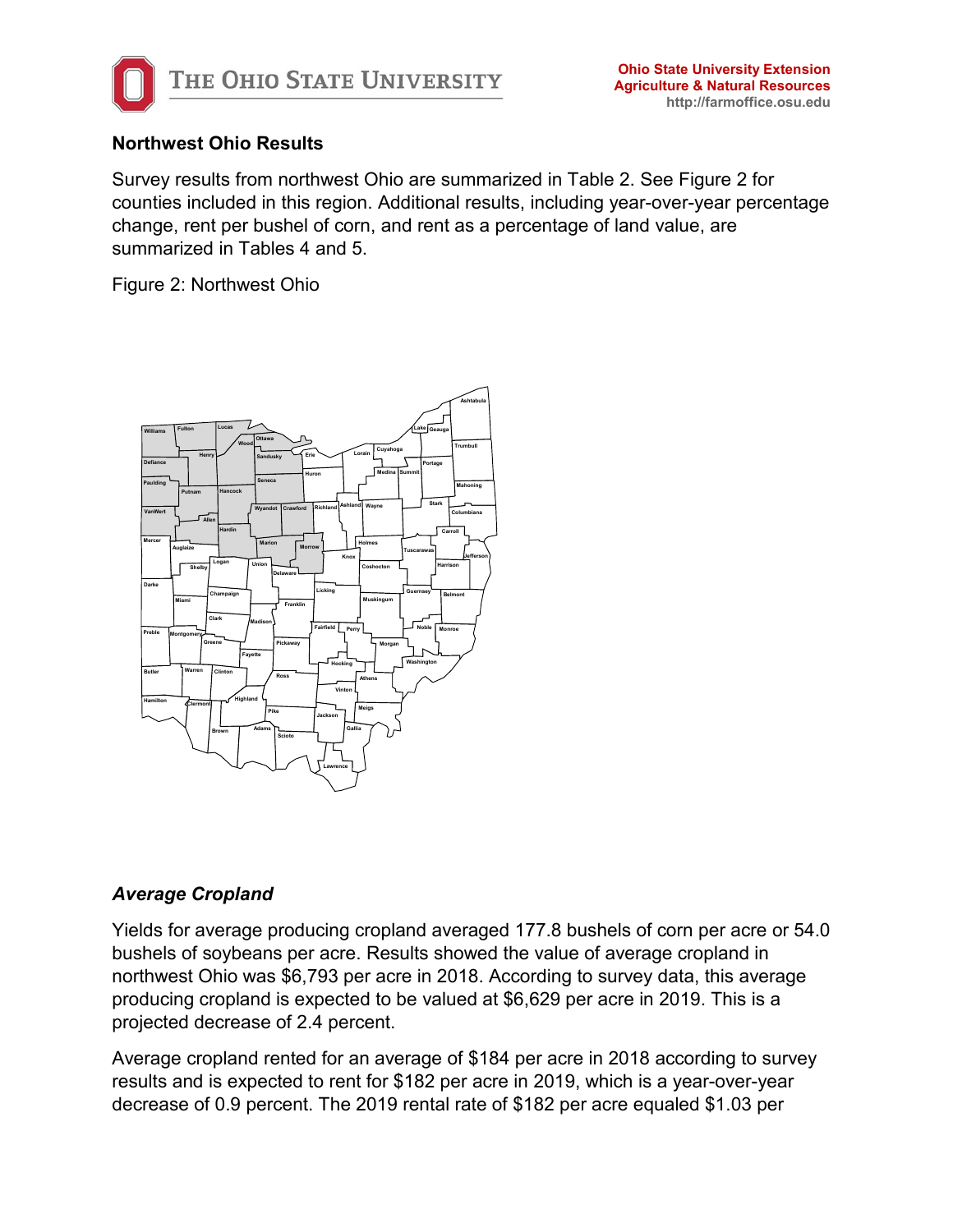

bushel of corn produced. Rents in the average cropland category are expected to equal 2.7 percent of land value in 2019.

# *Top Cropland*

Survey results indicated top performing cropland in northwest Ohio averaged 215.4 bushels of corn per acre or 65.8 bushels of soybeans per acre. Results also showed the average value of top cropland was \$8,463 per acre in 2018. According to this survey, top producing cropland in northwest Ohio is expected to be valued at \$8,214 in 2019. This is a projected decrease of 2.9 percent.

Top cropland in northwest Ohio rented for an average of \$234 per acre in 2018 and is expected to rent for \$231 per acre in 2019 (a decrease of 1.0 percent) according to survey results, which equals \$1.07 per bushel of corn produced. Rents in the top cropland category are expected to equal 2.8 percent of land value.

#### *Poor Cropland*

The survey summary showed the average yield for poor performing cropland in northwestern Ohio equaled 142.5 bushels of corn per acre or 41.3 bushels of soybeans per acre. Results also showed the average value of poor cropland was \$5,312 per acre in 2018 and is expected to average \$5,159 per acre in 2019. This is a projected decrease of 2.9 percent.

Poor cropland rented for an average of \$140 per acre in 2018 and is expected to average \$139 per acre in 2019 according to survey results (a 0.5 percent decrease) which equals \$0.98 per bushel of corn produced. Rents in the poor cropland category are expected to equal 2.7 percent of land value in 2019.

The northwest region for the purposes of this survey includes: Williams, Fulton, Lucas, Ottawa, Defiance, Henry, Wood, Sandusky, Paulding, Putnam, Hancock, Seneca, Van Wert, Allen, Hardin, Wyandot, Crawford, Marion and Morrow counties and parts of Richland, Huron and Erie Counties, as shown in Figure 2. Counties bordering this region to the south will also contain land parcels with cropland value and rental rate characteristics similar to northwest Ohio data.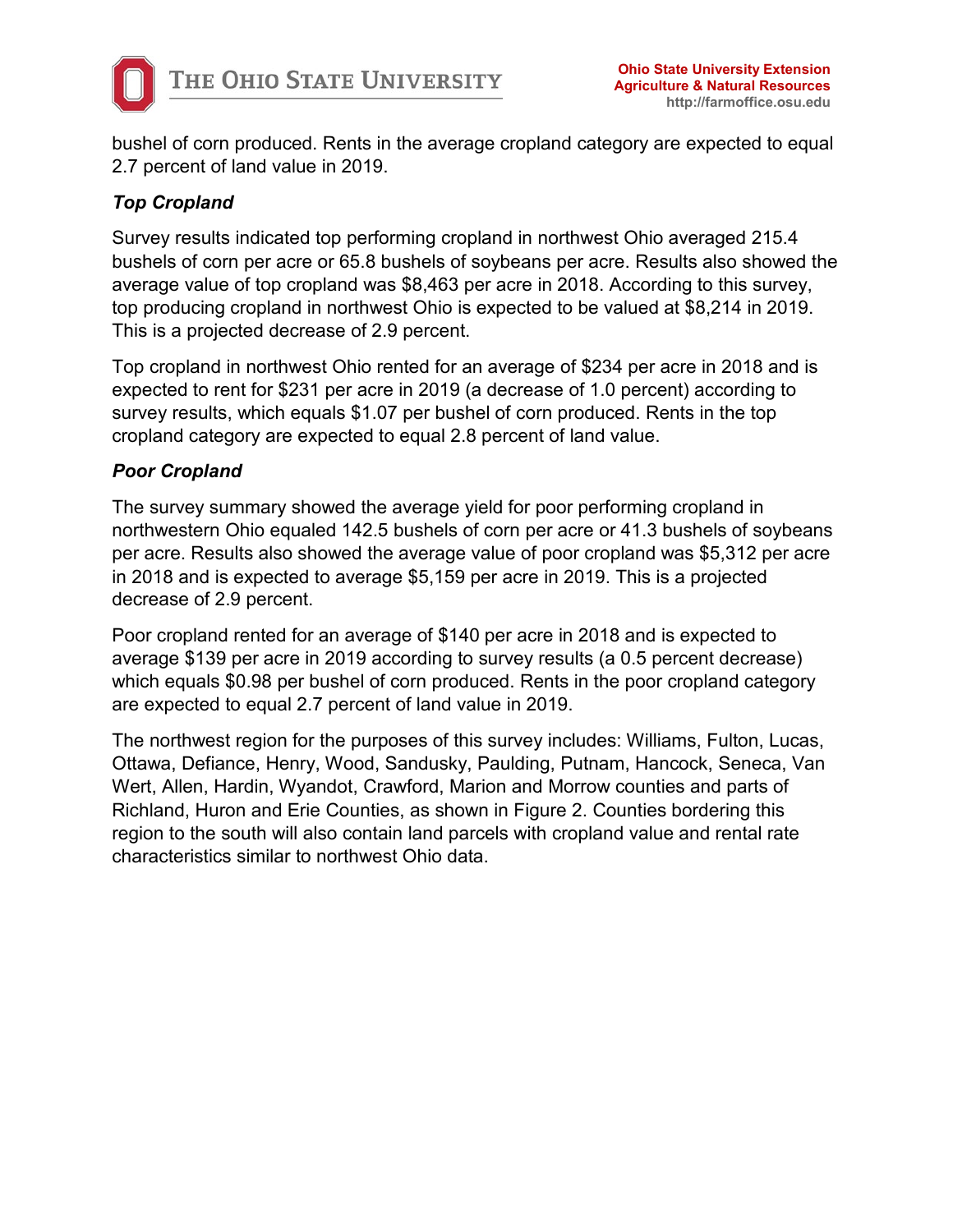|                                                      | <b>Northwest Ohio Results</b>                                |                         |          |            |          |          |
|------------------------------------------------------|--------------------------------------------------------------|-------------------------|----------|------------|----------|----------|
| <b>Land Class</b>                                    |                                                              |                         | Average  | <b>Std</b> | Range*   |          |
| <b>Average</b>                                       |                                                              | Avg Corn Yield (b/a)    | 177.8    | 10.5       | 188.2    | 167.3    |
|                                                      |                                                              | Avg Soybean Yield (b/a) | 54.0     | 5.0        | 59.1     | 49.0     |
|                                                      | <b>Market Value per Acre</b>                                 | 2018                    | \$6,793  | \$867      | \$7,660  | \$5,926  |
|                                                      |                                                              | 2019                    | \$6,629  | \$917      | \$7,545  | \$5,712  |
|                                                      | <b>Rent per Acre</b>                                         | 2018                    | \$184    | \$12       | \$195    | \$172    |
|                                                      |                                                              | 2019                    | \$182    | \$15       | \$198    | \$167    |
|                                                      |                                                              |                         |          |            |          |          |
| <b>Top</b>                                           |                                                              | Avg Corn Yield (b/a)    | 215.4    | 20.4       | 235.8    | 194.9    |
|                                                      |                                                              | Avg Soybean Yield (b/a) | 65.8     | 5.4        | 71.1     | 60.4     |
|                                                      | <b>Market Value per Acre</b>                                 | 2018                    | \$8,463  | \$1,179    | \$9,642  | \$7,284  |
|                                                      |                                                              | 2019                    | \$8,214  | \$1,196    | \$9,411  | \$7,018  |
|                                                      | <b>Rent per Acre</b>                                         | 2018                    | \$234    | \$23       | \$256    | \$211    |
|                                                      |                                                              | 2019                    | \$231    | \$26       | \$257    | \$206    |
|                                                      |                                                              |                         |          |            |          |          |
| Poor                                                 |                                                              | Avg Corn Yield (b/a)    | 142.5    | 18.3       | 160.8    | 124.2    |
|                                                      |                                                              | Avg Soybean Yield (b/a) | 41.3     | 5.2        | 46.4     | 36.1     |
|                                                      | <b>Market Value per Acre</b>                                 | 2018                    | \$5,312  | \$1,004    | \$6,316  | \$4,309  |
|                                                      |                                                              | 2019                    | \$5,159  | \$1,172    | \$6,331  | \$3,987  |
|                                                      | <b>Rent per Acre</b>                                         | 2018                    | \$140    | \$17       | \$157    | \$123    |
|                                                      |                                                              | 2019                    | \$139    | \$21       | \$161    | \$118    |
|                                                      |                                                              |                         |          |            |          |          |
| <b>Transition Land</b>                               |                                                              | 2018                    | \$12,567 | \$4,648    | \$17,215 | \$7,919  |
|                                                      |                                                              | 2019                    | \$13,033 | \$5,030    | \$18,063 | \$8,003  |
| Five Year Projected Percent Change in Cropland Value |                                                              |                         | $-2.78%$ | 6.74%      | 3.96%    | $-9.52%$ |
|                                                      | Five Year Projected Percent Change in Cash Rent              | $-1.76%$                | 6.78%    | 5.01%      | $-8.54%$ |          |
|                                                      | Mortgage Interest Rate - 20 Year Fixed - Projected 2019      | 5.68%                   | 0.70%    | 6.38%      | 4.98%    |          |
|                                                      | Operating Loan Rate - Projected 2019                         | 6.00%                   | 0.71%    | 6.71%      | 5.29%    |          |
|                                                      | Pasture Land Value - Projected 2019 - Improved, Non-Rotation | \$3,267                 | \$784    | \$4,051    | \$2,482  |          |
|                                                      | Pasture Cash Rent - Projected 2019 - Improved, Non-Rotation  | \$68                    | \$25     | \$94       | \$43     |          |

**Table 2: Ohio Cropland Values and Cash Rents**

\* Range - One standard deviation above and below the average (mean). Approximately two-thirds of the responses fall within this range.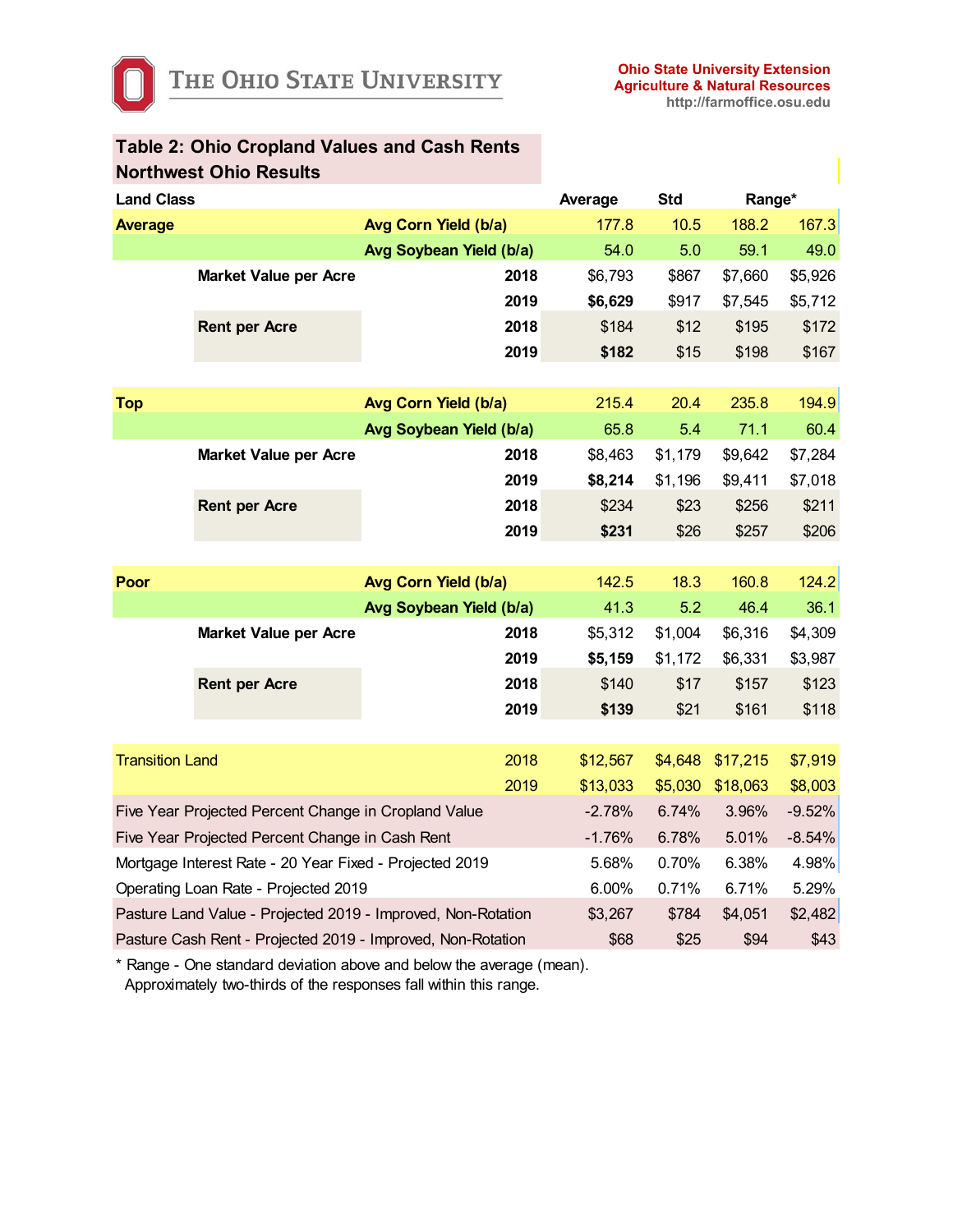

### **Southwest Ohio Results**

Survey results from southwest Ohio are summarized in Table 3. See Figure 3 for counties included in this region. Additional results, including year-over-year percentage change, rent per bushel of corn, and rent as a percent of land value, are summarized in Tables 4 and 5.

Figure 3: Southwest Ohio



#### *Average Cropland*

Yields for average cropland were 183.4 bushels of corn per acre or 55.6 bushels per acre of soybeans according to the survey data. Results showed the value of average cropland in southwest Ohio was \$7,779 per acre in 2018. According to survey data, average producing cropland is expected to be valued at \$7,620 per acre in 2019. This is a projected decrease of 2.1 percent.

Average cropland rented for an average of \$209 per acre in 2018 and is expected to rent for \$206 per acre in 2019 according to survey results (a 1.4 percent decrease)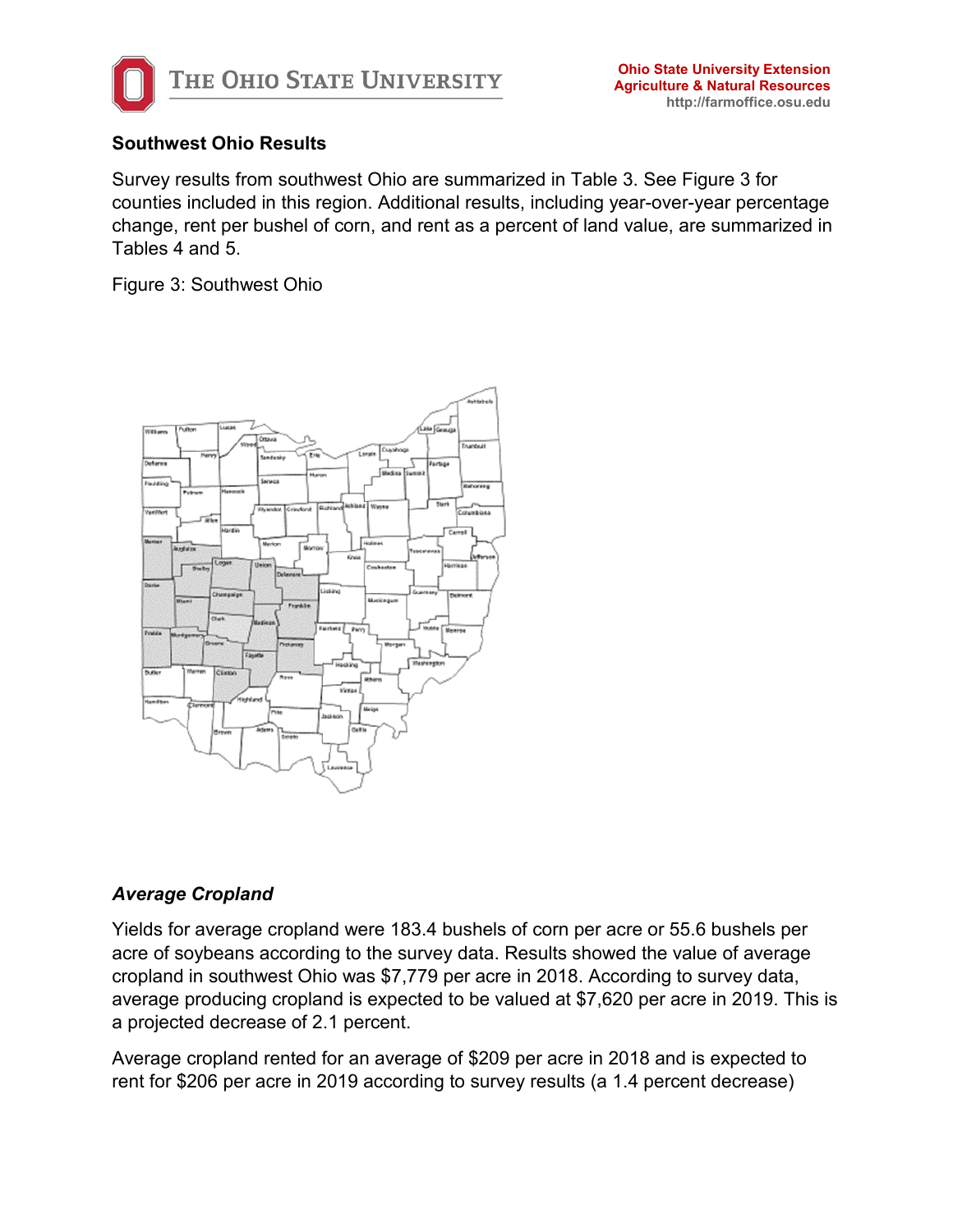

which equals \$1.12 per bushel of corn produced. Rents in the average cropland category are expected to equal 2.7 percent of land value in 2019.

# *Top Cropland*

Survey results indicated top performing cropland in southwest Ohio averaged 218.3 bushels of corn per acre or 67.7 bushels of soybeans per acre. Results also showed that the average value of top cropland was \$9,268 per acre in 2018. According to this survey, top producing cropland in southwest Ohio is expected to be valued on average at \$9,152 per acre in 2019. This is a projected decrease of 1.3 percent.

Top cropland in southwest Ohio rented for an average of \$253 per acre in 2018 and is expected to rent for \$247 per acre in 2019 according to survey results which is a yearover-year decrease of 2.5 percent. The 2019 rental rate of \$247 per acre equaled \$1.13 per bushel of corn produced. Rents in the top cropland category are expected to equal 2.7 percent of land value in 2019.

#### *Poor Cropland*

The survey summary showed the average yield for poor cropland in southwestern Ohio was 154.5 bushels of corn per acre or 44.0 bushels of soybeans per acre. Results also showed that the average value of poor cropland was \$6,289 per acre in 2018. According to survey data, poor producing cropland is expected to be valued at \$6,143 per acre in 2019. This is a decrease of 2.3 percent.

Poor cropland rented for an average of \$169 per acre in 2018 and is expected to average \$168 per acre in 2019 according to survey results (a 0.9 percent decrease) which equals \$1.09 per bushel of corn produced. Rents in the poor cropland category are expected to equal 2.7 percent of land value in 2019.

The southwest region for the purposes of this survey includes: Mercer, Auglaize, Shelby, Logan, Union, Delaware, Darke, Miami, Champaign, Clark, Madison, Franklin, Preble, Montgomery, Greene, Clinton, Fayette and Pickaway counties and parts of Butler, Warren, Brown, Highland and Ross counties as shown in Figure 3. Counties bordering this region to the north will also contain land parcels with cropland value and rental rate characteristics similar to southwest Ohio data.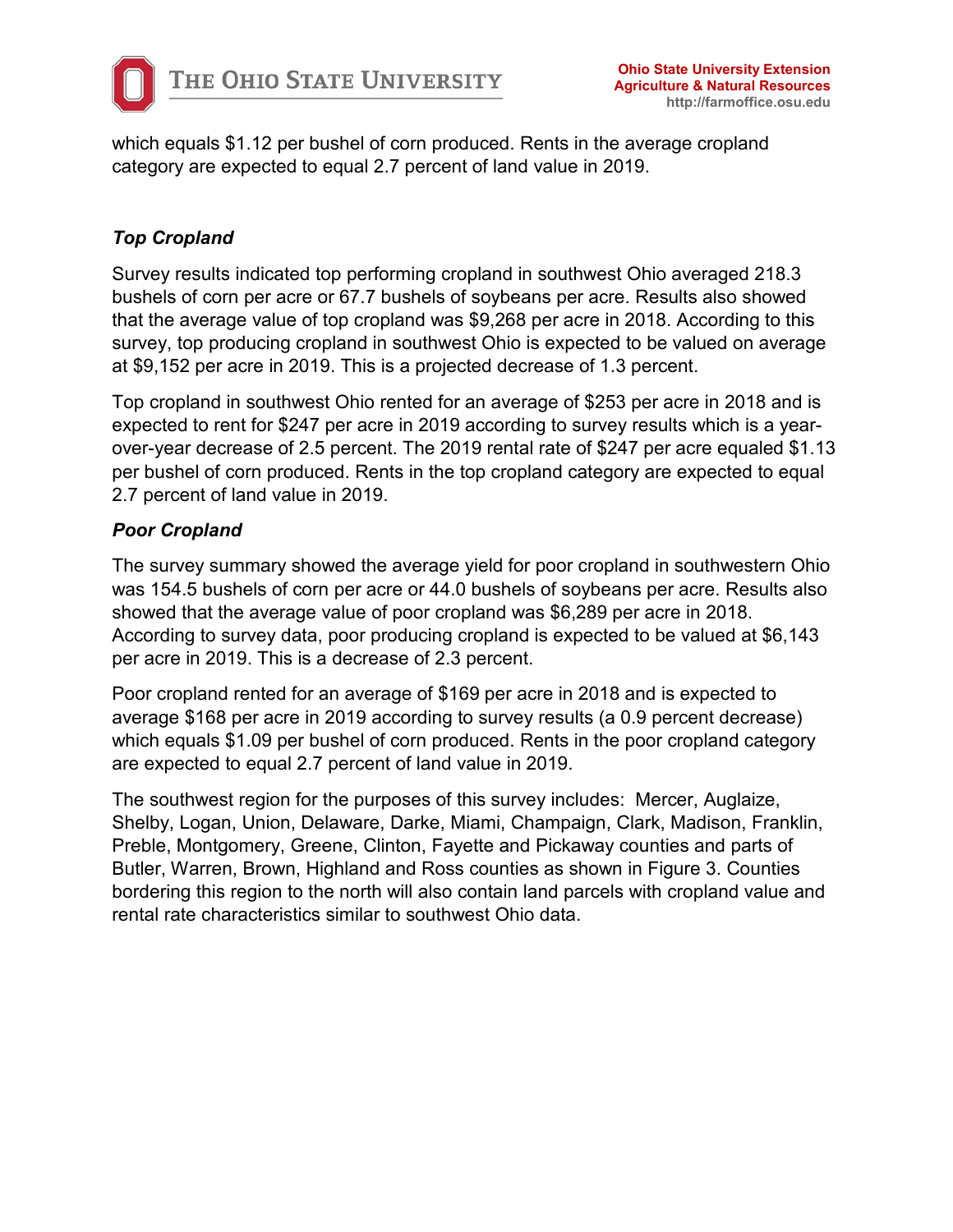|                                                      | <b>Southwest Ohio Results</b>                                |                          |          |            |          |               |
|------------------------------------------------------|--------------------------------------------------------------|--------------------------|----------|------------|----------|---------------|
| <b>Land Class</b>                                    |                                                              |                          | Average  | <b>Std</b> | Range*   |               |
| <b>Average</b>                                       |                                                              | Avg Corn Yield (bu/a)    | 183.4    | 19.6       | 203.0    | 163.8         |
|                                                      |                                                              | Avg Soybean Yield (bu/a) | 55.6     | 6.6        | 62.3     | 49.0          |
|                                                      | <b>Market Value per Acre</b>                                 | 2018                     | \$7,779  | \$1,733    | \$9,512  | \$6,046       |
|                                                      |                                                              | 2019                     | \$7,620  | \$1,686    | \$9,306  | \$5,934       |
|                                                      | <b>Rent per Acre</b>                                         | 2018                     | \$209    | \$30       | \$239    | \$179         |
|                                                      |                                                              | 2019                     | \$206    | \$28       | \$234    | \$178         |
|                                                      |                                                              |                          |          |            |          |               |
| <b>Top</b>                                           |                                                              | Avg Corn Yield (bu/a)    | 218.3    | 21.9       | 240.3    | 196.4         |
|                                                      |                                                              | Avg Soybean Yield (bu/a) | 67.7     | 8.1        | 75.8     | 59.7          |
|                                                      | <b>Market Value per Acre</b>                                 | 2018                     | \$9,268  | \$2,294    | \$11,562 | \$6,974       |
|                                                      |                                                              | 2019                     | \$9,152  | \$2,099    | \$11,252 | \$7,053       |
|                                                      | <b>Rent per Acre</b>                                         | 2018                     | \$253    | \$41       | \$294    | \$212         |
|                                                      |                                                              | 2019                     | \$247    | \$38       | \$285    | \$208         |
|                                                      |                                                              |                          |          |            |          |               |
| Poor                                                 |                                                              | Avg Corn Yield (bu/a)    | 154.5    | 24.0       | 178.5    | 130.5         |
|                                                      |                                                              | Avg Soybean Yield (bu/a) | 44.0     | 7.5        | 51.5     | 36.5          |
|                                                      | <b>Market Value per Acre</b>                                 | 2018                     | \$6,289  | \$1,533    | \$7,822  | \$4,756       |
|                                                      |                                                              | 2019                     | \$6,143  | \$1,520    | \$7,663  | \$4,623       |
|                                                      | <b>Rent per Acre</b>                                         | 2018                     | \$169    | \$31       | \$200    | \$139         |
|                                                      |                                                              | 2019                     | \$168    | \$28       | \$196    | \$140         |
|                                                      |                                                              |                          |          |            |          |               |
| <b>Transition Land</b>                               |                                                              | 2018                     | \$14,781 | \$5,407    | \$20,188 | \$9,375       |
|                                                      |                                                              | 2019                     | \$14,938 | \$5,935    | \$20,873 | \$9,002       |
| Five Year Projected Percent Change in Cropland Value |                                                              |                          | $-1.11%$ | 9.59%      |          | 8.48% -10.70% |
| Five Year Projected Percent Change in Cash Rent      |                                                              |                          | $-1.58%$ | 9.94%      | 8.36%    | $-11.51%$     |
|                                                      | Mortgage Interest Rate - 20 Year Fixed - Projected 2019      | 5.32%                    | 0.86%    | 6.18%      | 4.46%    |               |
|                                                      | Operating Loan Rate - Projected 2019                         | 5.84%                    | 0.84%    | 6.69%      | 5.00%    |               |
|                                                      | Pasture Land Value - Projected 2019 - Improved, Non-Rotation | \$4,566                  | \$1,701  | \$6,267    | \$2,865  |               |
|                                                      | Pasture Cash Rent - Projected 2019 - Improved, Non-Rotation  | \$88                     | \$54     | \$141      | \$34     |               |

# **Table 3: Ohio Cropland Values and Cash Rents**

\* Range - One standard deviation above and below the average (mean).

Approximately two-thirds of the responses fall within this range.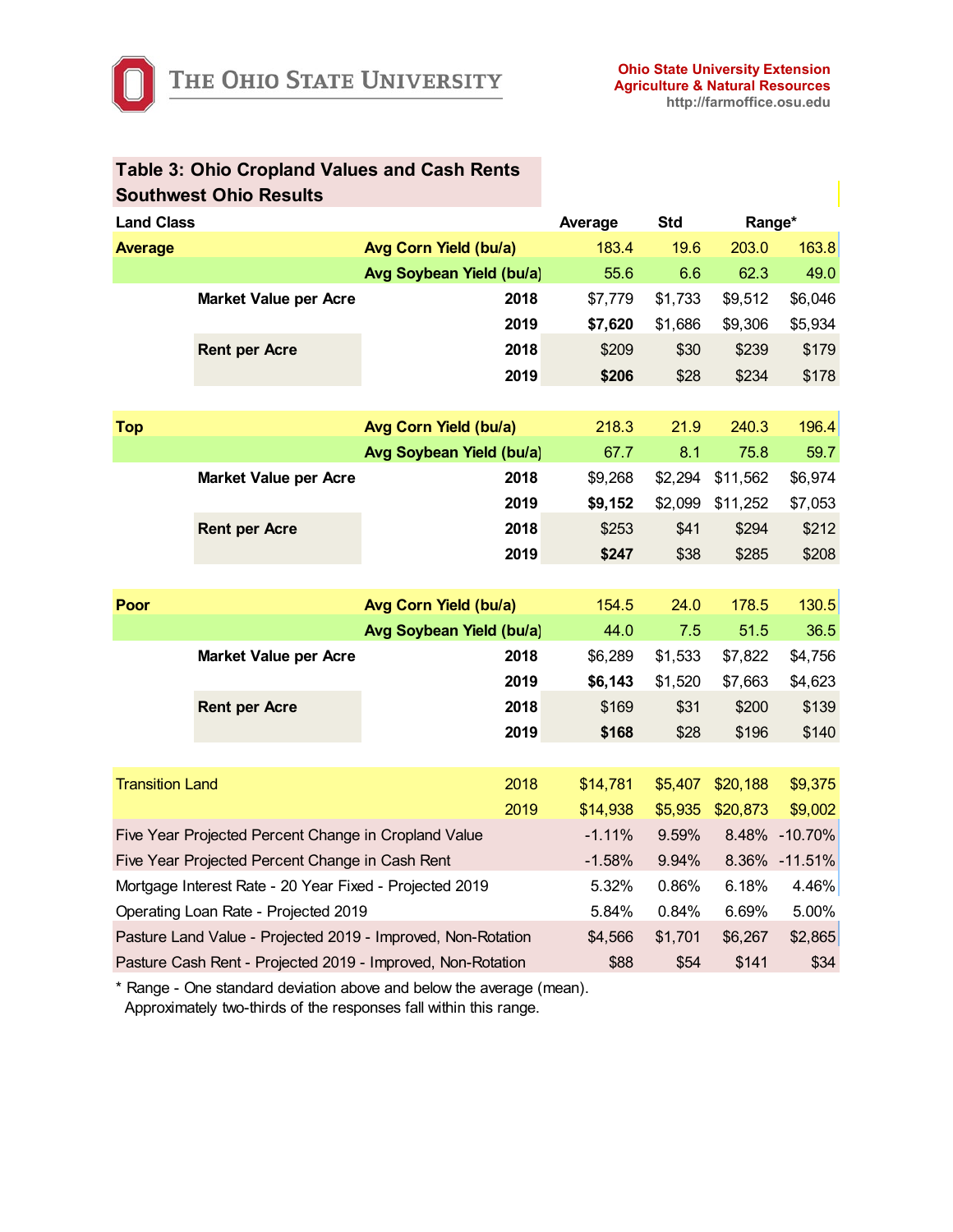**Table 4. Average estimated Ohio land value per acre (tillable, bare land), per bu. corn and soybean yields, by geographical area and land class Ohio Cropland Values and Cash Rents Survey 2018-19**

|                  |                               |       |      | <b>Land Value</b>       |                  |            |  |  |
|------------------|-------------------------------|-------|------|-------------------------|------------------|------------|--|--|
|                  |                               |       |      | <b>Dollars Per Acre</b> |                  |            |  |  |
|                  |                               |       |      | 2018                    | 2019             | % Change   |  |  |
| Area             | Land Class Corn bu/A Soy bu/A |       |      | $\frac{1}{2}$           | $\frac{2}{3}$ /A | '18 to '19 |  |  |
| Western          | Average                       | 181.3 | 55.1 | \$7,389                 | \$7,228          | $-2.2%$    |  |  |
|                  | Top                           | 217.3 | 67.0 | \$8,959                 | \$8,792          | $-1.9%$    |  |  |
|                  | Poor                          | 150.1 | 43.0 | \$5,908                 | \$5,760          | $-2.5%$    |  |  |
| <b>Northwest</b> | Average                       | 177.8 | 54.0 | \$6,793                 | \$6,629          | $-2.4%$    |  |  |
|                  | Top                           | 215.4 | 65.8 | \$8,463                 | \$8,214          | $-2.9%$    |  |  |
|                  | Poor                          | 142.5 | 41.3 | \$5,312                 | \$5,159          | $-2.9%$    |  |  |
| <b>Southwest</b> | Average                       | 183.4 | 55.6 | \$7,779                 | \$7,620          | $-2.1%$    |  |  |
|                  | <b>Top</b>                    | 218.3 | 67.7 | \$9,268                 | \$9,152          | $-1.3%$    |  |  |
|                  | Poor                          | 154.5 | 44.0 | \$6,289                 | \$6,143          | $-2.3%$    |  |  |

**\* Projected Land Value**

**Table 5. Average estimated Ohio cash rent per acre (tillable, bare land), per bushel corn and soybean yields, by geographical area and land class Ohio Cropland Values and Cash Rents Survey 2018-19 Rent per Rent per Rent as % of Rent as % of**

|                   |         |                               |      | <b>Rent Per Acre</b> |       |           |        | <b>Bushel Corn Bushel Corn</b> | <b>Land Value</b> | <b>Land Value</b> |
|-------------------|---------|-------------------------------|------|----------------------|-------|-----------|--------|--------------------------------|-------------------|-------------------|
|                   |         |                               |      | 2018                 | 2019* | % Change  | 2018   | 2019*                          | 2018              | 2019*             |
| Area              |         | Land Class Corn bu/A Soy bu/A |      | \$/A                 | \$/A  | 18 to '19 | \$/Bu  | \$/Bu                          | %                 | %                 |
| Western           | Average | 181.3                         | 55.1 | \$199                | \$197 | $-1.2%$   | \$1.10 | \$1.09                         | 2.7%              | 2.7%              |
|                   | Top     | 217.3                         | 67.0 | \$246                | \$241 | $-2.0%$   | \$1.13 | \$1.11                         | 2.7%              | 2.7%              |
|                   | Poor    | 150.1                         | 43.0 | \$158                | \$157 | $-0.7%$   | \$1.05 | \$1.05                         | 2.7%              | 2.7%              |
| Northwest Average |         | 177.8                         | 54.0 | \$184                | \$182 | $-0.9%$   | \$1.03 | \$1.03                         | 2.7%              | 2.7%              |
|                   | Top     | 215.4                         | 65.8 | \$234                | \$231 | $-1.0%$   | \$1.08 | \$1.07                         | 2.8%              | 2.8%              |
|                   | Poor    | 142.5                         | 41.3 | \$140                | \$139 | $-0.5%$   | \$0.98 | \$0.98                         | 2.6%              | 2.7%              |
| Southwest Average |         | 183.4                         | 55.6 | \$209                | \$206 | $-1.4%$   | \$1.14 | \$1.12                         | 2.7%              | 2.7%              |
|                   | Top     | 218.3                         | 67.7 | \$253                | \$247 | $-2.5%$   | \$1.16 | \$1.13                         | 2.7%              | 2.7%              |
|                   | Poor    | 154.5                         | 44.0 | \$169                | \$168 | $-0.9%$   | \$1.10 | \$1.09                         | 2.7%              | 2.7%              |

**\* Projected Rental Rate**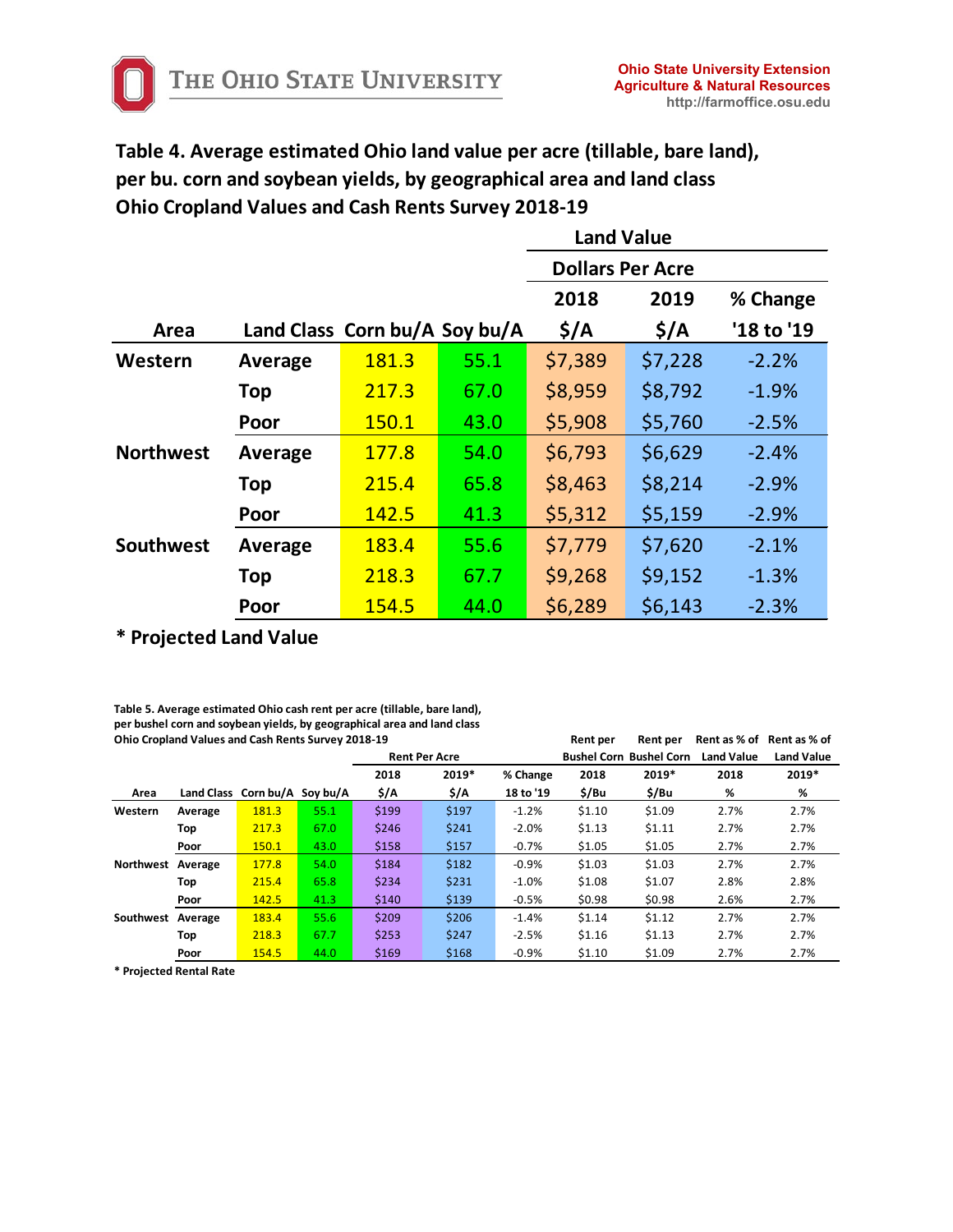

# **Transition Land**

For the entire survey area (represented as "Western Ohio" in Table1) survey respondents estimated the average value of "transition land," or land being held for sale for residential, commercial or industrial uses, to be \$13,710 in 2018 and is expected to be \$14,016 in 2019. It should be noted that there is a very wide range in this survey data.

# **Projected Estimates of Land Values and Cash Rents**

Survey respondents were asked to give their best estimates for long-term land value and cash rent change. The average estimate of cropland value change in the next five years for western Ohio (Table 1) is a decrease of 1.71 percent (for the entire five-year period). Responses for the five-year cropland value change ranged from an increase of 10 percent to a decrease of 15 percent.

The average estimate of cash rent change in the next five years is a decrease of 1.64 percent. The cash rent change also had a large range, with responses ranging from an increase of 20 percent to a decrease of 20 percent. These estimates are summarized in Table 1 for the entire survey area and in Tables 2 and 3 for the survey sub-regions.

# **Interest Rates**

Survey respondents were asked to estimate interest rates for 2019 for two borrowing terms: 20 year fixed-rate mortgage and operating loan. The average estimate, according to survey respondents, of 20 year fixed-rate mortgage borrowing is 5.46 percent for 2019. According to the same respondents, the average estimate of operating loan interest rates is 5.9 percent for 2019.

# **Pasture Land Value and Rental Rates**

According to the survey, pasture cash rents are projected to average \$81 per acre in western Ohio in 2019, while the average value of pasture land is expected to average \$4,089 per acre.

The summary of these responses is presented in Tables 1 through 3 and includes:

Transition land values

Five-year projected percent change in cropland value

Five-year projected percent change in cash rent

Mortgage interest rate—20 year fixed—projected 2019

Operating loan rate—projected 2019

Pasture cash rent—projected 2019, improved, non-rotation

Pasture land value—projected 2019, improved, non-rotation.